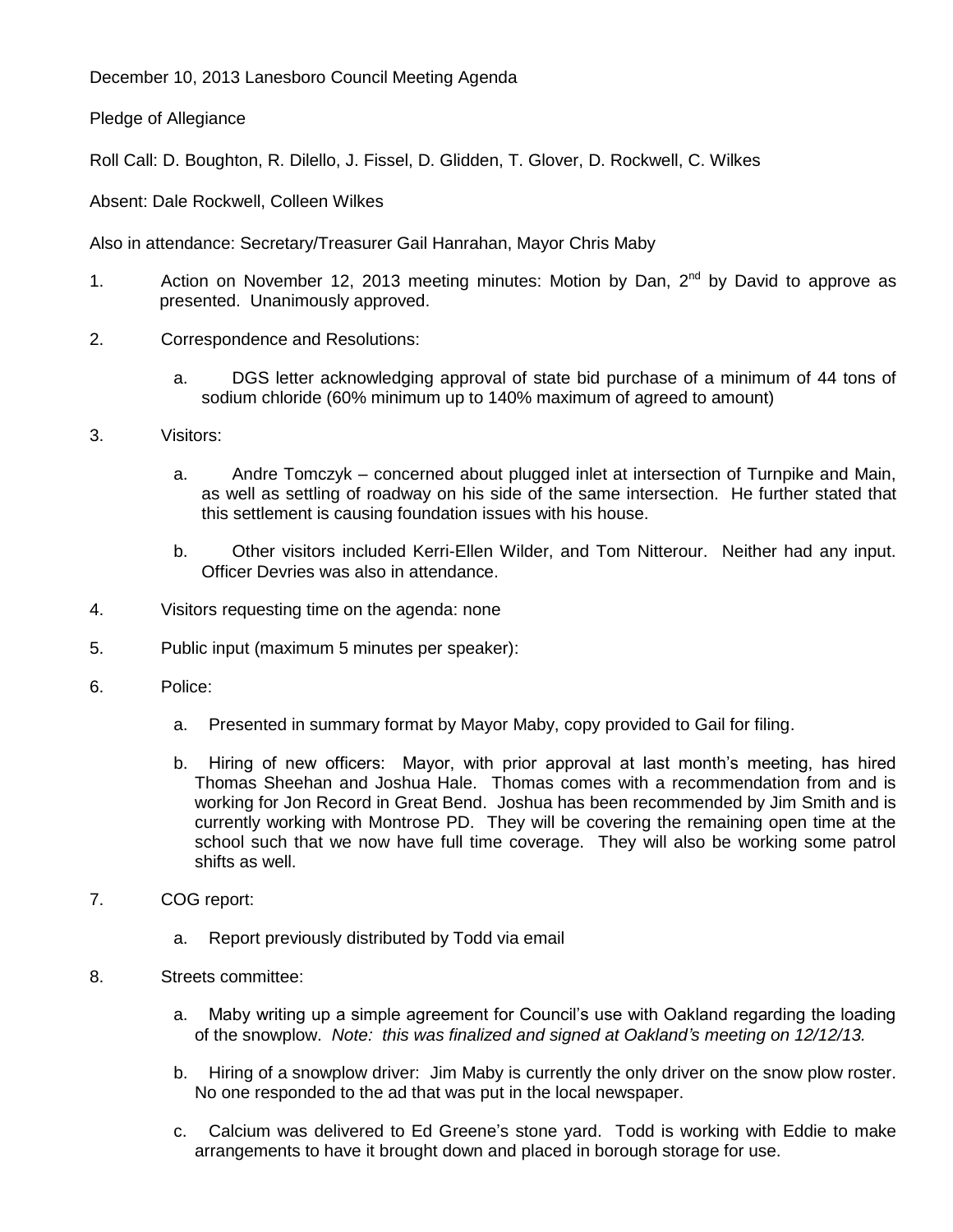- d. On motion by Jason Fissel and  $2^{nd}$  by David, Council unanimously passed a resolution authorizing the sale of the snow plow/dump truck via sealed bids. Ad to be placed in local newspaper and on Craig's list. Bids to be opened at January meeting.
- 9. Parks & recreation committee: nothing to report. Need to discuss chipping or burning of wood material that was picked up or cut up by the LDS group.
- 10. Sewer / Refuse committee:
	- a. Garbage truck PTO only working intermittently, apparently a problem with the switch. Will be looked at soon.
	- b. Sale of sewer system to Tri-Boro: Todd and Chris working with Tri-Boro counsel Peter Carlucci and Myron on developing the groundwork for the sale of the system. More info to be passed along as things progress. Target for completion of sale is sometime in 2014, dependent on a number of factors. Too early in process to have any specific details.
	- c. Possible privatizing of garbage service Maby and Glover working on this with Myron. Need guidance:
		- i. How soon to privatize? As soon as possible if acceptable agreement can be reached.
		- ii. What should criteria for contract be based on? Standard monthly fee or by bag? After discussion, motion by Jason, 2<sup>nd</sup> by David authorizing Maby and Glover to work with Myron on developing RFP based on price per 36 gallon bag, plus any discount for paying for the year up front, with the borough getting a small locking dumpster for use (placed at the Community Center). Unanimously approved on roll call vote.
- 11. Community Center:
	- a. Motion by Jason,  $2^{nd}$  by Regina, to advertise for a cleaning service, based on a fee per each visit. Community Center will not include the Borough or Police Offices. Cleaning shall consist of dusting, cleaning, sweeping the main room, kitchen, and bathrooms. Unanimously approved on roll call vote.
	- b. Problem with lock on doors. Todd has notified a locksmith; problem will be resolved soon.
	- c. Rentals Tom Nitterour is willing to inspect, with all of council being a backup in the event that Tom is not available.
	- d. Rental fee Motion by Jason, 2<sup>nd</sup> by Regina, to make fee \$150/day, plus a \$50 security deposit. Rental and security must be cash only. Children events (scouts, kindergarten trip, etc.) and funeral dinners shall be no cost, with security deposit waived. Table decorations only, and if the renter wants to come in the day before to set up they must pay a second \$150 fee. Unanimously approved on a roll call vote.
- 12. Website: nothing new.
- 13. Bill review:
	- a. Drain Brain 9/20/13 in the amount of \$450
	- b. Northern Electric 10/28/13 in the amount of \$1,282